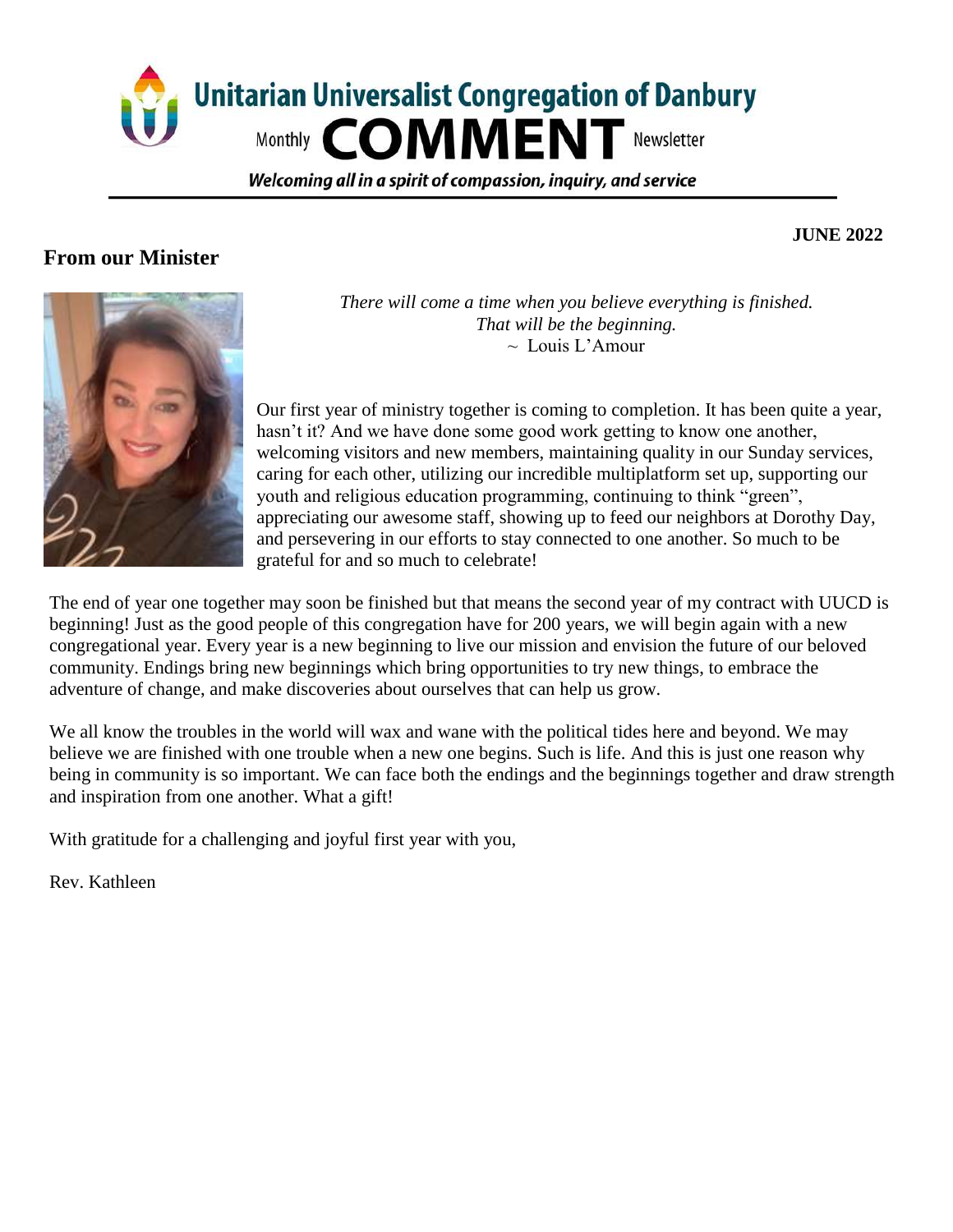*Our Mission Statement:*

*The Unitarian Universalist Congregation of Danbury is an open religious community that welcomes a diversity of people, ideas and beliefs. We celebrate together that which is good in life, and offer comfort and care in times of need. With others, we work to create a just society and a sustainable Earth. We stand as a beacon for independent thought, and encourage lifelong spiritual and intellectual exploration. - Adopted by this congregation May 16, 2008* 

The Unitarian Universalist Congregation of Danbury is a UUA designated "Welcoming Congregation." Our congregation is welcoming to people who are gay, lesbian, bisexual, and transgender. The Welcoming Congregation program is consistent with our first UU principle in which we covenant to affirm and promote the inherent worth and dignity of every person. We welcome all – regardless of age, race, disability, ethnicity, immigration status, sexual orientation, religious background, or political affiliation – factors that can separate people in our larger culture.

**Deadline for the July/August** *Comment –* **Friday, June 17.**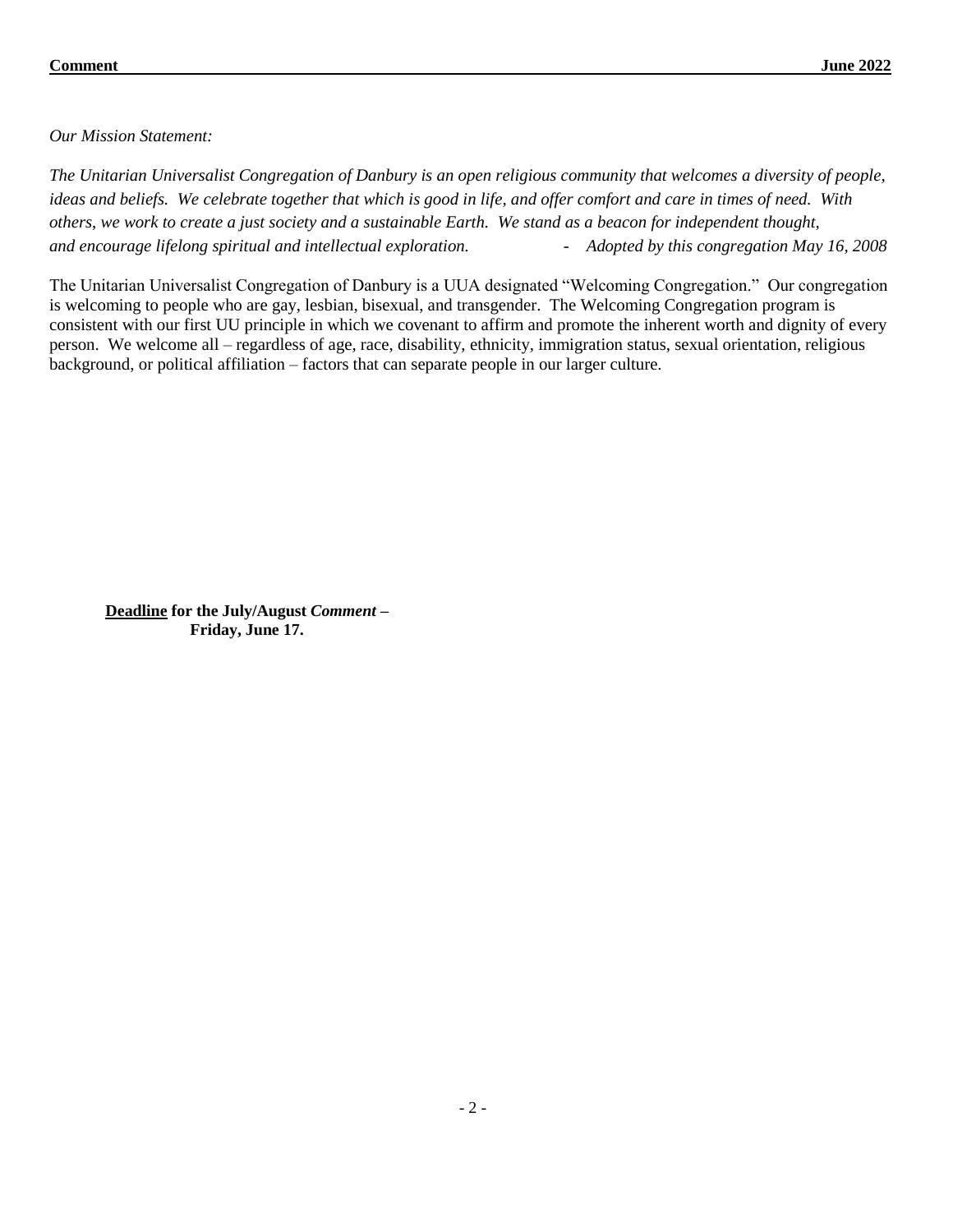#### **June Services – One Service at 10:00 a.m.**

#### **Sunday, June 5th** Flower Communion and Religious Education Sunday

Bring a flower to share and join Revs. Kathleen Rudoff, Sierra-Marie Gerfao, and the Religious Education Ministry Team as we celebrate the various ways we each bloom in community.

#### **The Annual Meeting of the Unitarian Universalist Congregation of Danbury will take place on Sunday, June 5, 2022 following the Sunday service.**

#### **Sunday, June 12th** Music Sunday

Join us for a very special musical service on Sunday, June 12th, featuring the many, gifted musicians of UUCD. We will explore a variety of musical genres and attempt to answer the question of why we love music and its important role in our lives. You'll hear everything from rock, classical, pop, and musical theatre. We hope you'll come to bask in the music with us!

**Sunday Connections for Newcomers** - Newcomers are invited to join Rev. Kathleen after the service on Sunday, June 12<sup>th</sup>, in the Fellowship Hall for an informal get-acquainted session. Let us know what brought you here. What questions do you have about Unitarian Universalism and about our Danbury congregation?

**Sunday, June 19<sup>th</sup>** Celebrating Juneteenth by visiting our sister congregation in Kent, OH The UU Church of Kent has graciously invited UUCD to join them via Zoom for a special service with guest Mwatabu S. Okantah, The Muntu Kuntu Energy Poet. Those attending in our Fellowship Hall will watch the service together and those at home will have the link to connect to the service.

**Sunday, June 26th**

Quaker Quiet Debra Oria

UUCD member Deb Oria will share her experience in a Quaker Friends Meeting House and we will experience some of the silence that a Quaker service is known for.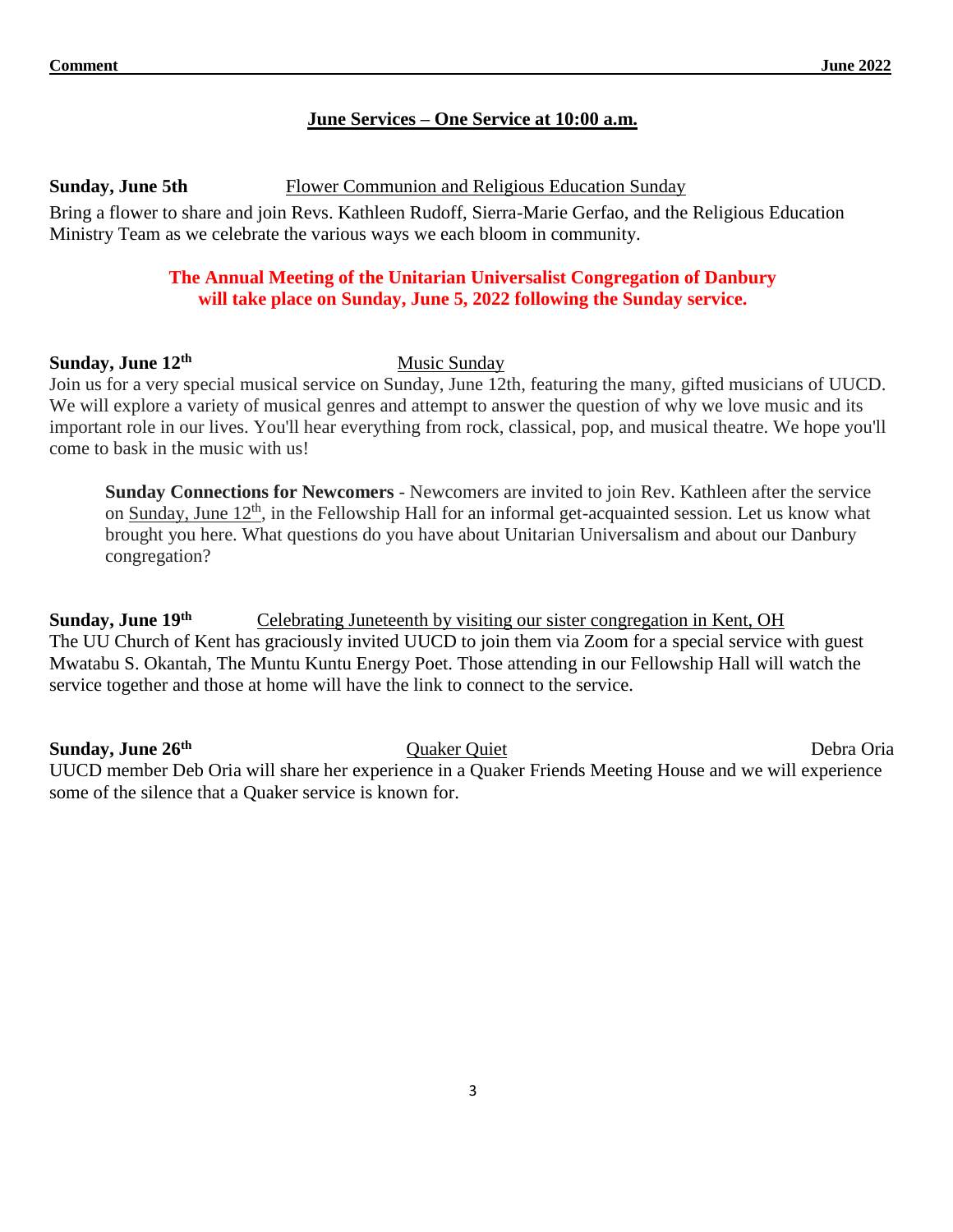# **Sunday Service Workshop For All! Wednesday, June 22, 7-8 p.m.**

This one-hour workshop is for anyone who would like to learn how to plan a lay led service, what the order of service is all about, and other fun facts about Sunday services. This will be a multiplatform offering taking place in the lower Fellowship Hall and online (link sent after registration). Please register by emailing Rev. Kathleen.



#### **Summer Sunday Lineup:**

- July 3 Guest minister Rev. Julie Taylor of the New York Air National Guard
- July 10 Rev. Kathleen Rudoff
- July 17 A pre-recorded service from Rev. Susan Frederick Gray, President of the UUA
- July 24 Broadway Sunday a service dedicated to the inspirational music of Broadway
- July 31 Presenter Marcia Brooker
- August 7 Rev. Kathleen Rudoff
- August 14 Rev. Sierra-Marie Gerfao
- August 21 Rev. Kathleen Rudoff
- August 28 Guest minister Rev. D.L Helfer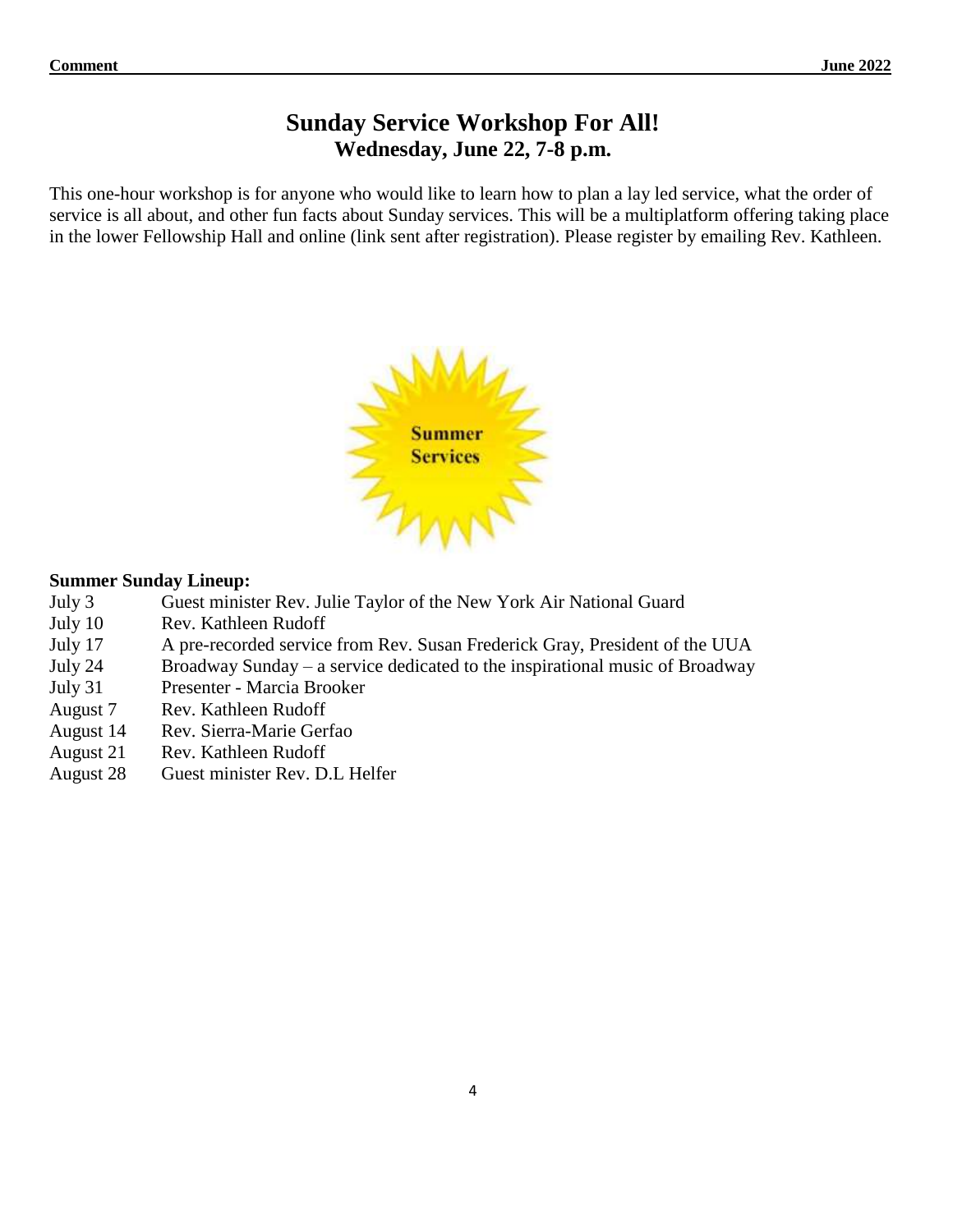# **From the Board of Trustees**

by Debra Oria, Trustee

Summer is upon us! It's time once again for warm weather, sunshine, picnic blankets, beaches, fireflies, and badminton. Here in Connecticut, we are fortunate to have all four seasons to celebrate and enjoy, some of which we may wish were shorter than others. Personally, spring and fall are my favorites, but summer and winter also have their merits. The season of summer brings the church year to a close, invites the renewal of the Board of Trustees, along with a new budget, and this year there are also proposed updates to the By-Laws.

As we close out this cycle of the church year, your Board of Trustees has been hard at work to ensure timely provision of information to you, dear congregant, so that you have time to review the budged and proposed By-Law changes and ask questions prior to the Annual Meeting by way of Town Hall meetings. We sincerely hope you have found these to be helpful.

I will be leaving the Board this month and have been honored to serve for the past two years. They were challenging years for sure, with Covid stretching us, among other things. Through BOT service I have participated in conversations and decisions for the best interest of the Congregation. It was always amazing to me how each Board member could have such differing perspectives and yet, through meaningful conversations arrive at an outcome that we could all agree upon as the best for the congregation. My love and care for this congregation has grown through this service, I've made some great friends, and I believe I have grown as person. I encourage anyone who is considering Board service to give it a try when you are ready.



**Our Caring Circle is Available**

Our 'Care Coordinator' receives requests and answers questions for the Caring Circle.

**Bob Bollinger** is the contact person for June and July. **Joan Stapleton** is the assistant.

If you have a need, please contact **Bob**.

Please note that your call will be returned as quickly as possible but it may be at the end of the day.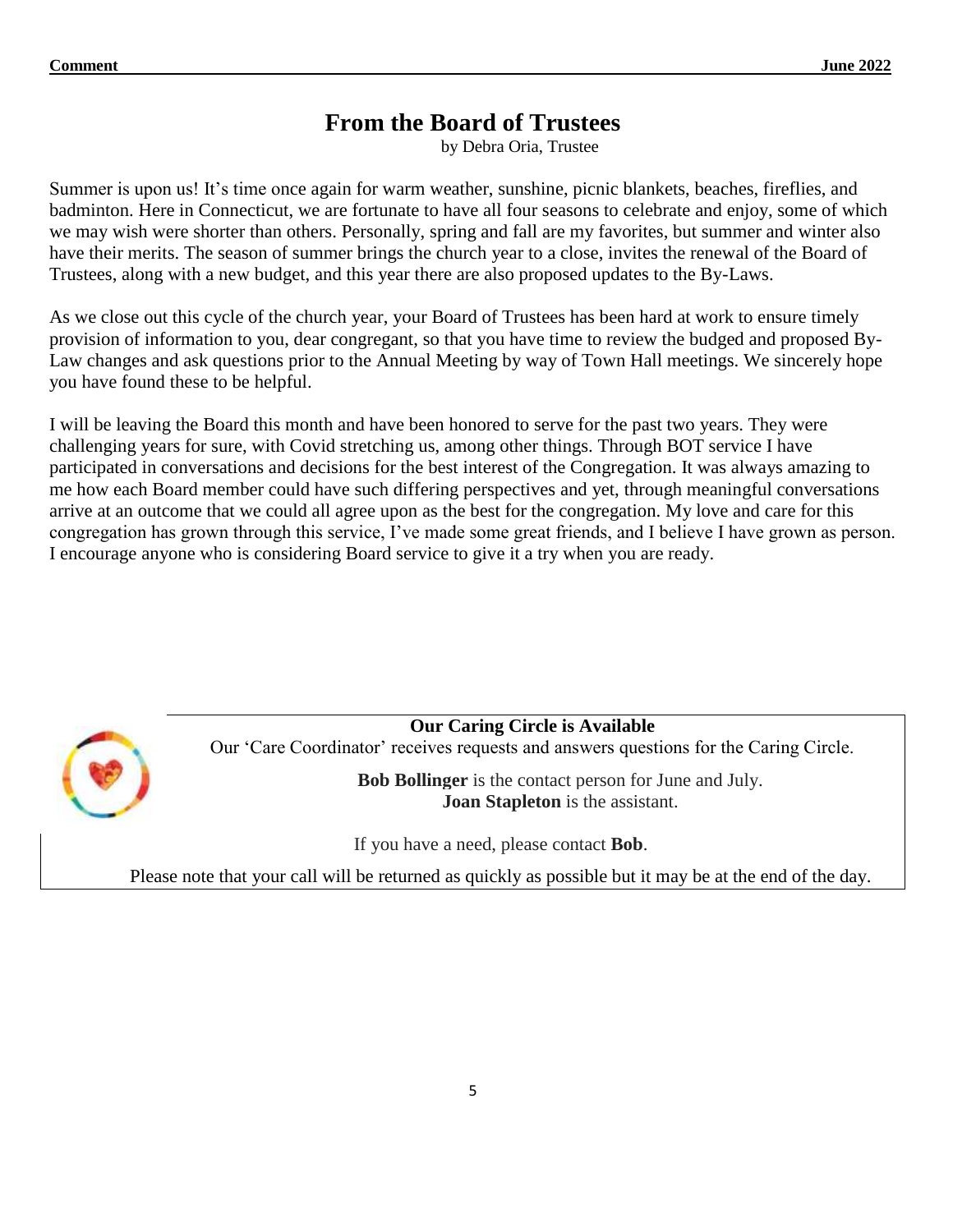

# **From Our Director of Religious Education For Children and Youth**

## **Congratulations 2022 High School Graduates!**

Congratulations to the high school class of 2022! We were so glad to bless your journey into young adulthood during your Bridging Ceremony in May.

#### **Em Strilowich**

*Em Strilowich first came to the UU Congregation of Danbury around 2010. She is graduating from Bethel High School, and she might go to Naugatuck Valley Community College in the fall. She says she might want to be a Radio DJ and is working on her Girl Scout Gold Award on Autism Awareness and Acceptance.* 

#### **Amelia McPartlin**

*Amelia McPartlin and her family first came to the UU Congregation of Danbury in 2008 or 2009. She is graduating from New Fairfield High School this year and plans on attending Savannah College of Art and Design for Illustration in the Fall.*

#### **Zoe McCartney**

*Zoe McCartnery is excited to announce that she is going to Ithaca College in the fall and her major will be Writing for Film, TV, and Emerging Media.*

#### **Seeking Community Connections**

Have you been active in a social justice movement on the local level, involved in addressing a local issue, or are you connected with one or more local nonprofits? Our Director of Religious Education, Sierra-Marie Gerfao, would like to hear from you! She is seeking opportunities to learn more about what is happening in the communities of this region and to learn about how families can be involved in bettering the community. You can email her at [dre@uudanbury.org](mailto:dre@uudanbury.org) to get in touch.

#### **Feedback About Our Spirit Play Experiment**

There will be some opportunities to offer your feedback about the Spirit Play experiment in June. Please watch the weekly announcements for information about these opportunities. In the meantime, you are welcome to send comments and questions to Sierra-Marie Gerfao at [dre@uudanbury.org.](mailto:dre@uudanbury.org)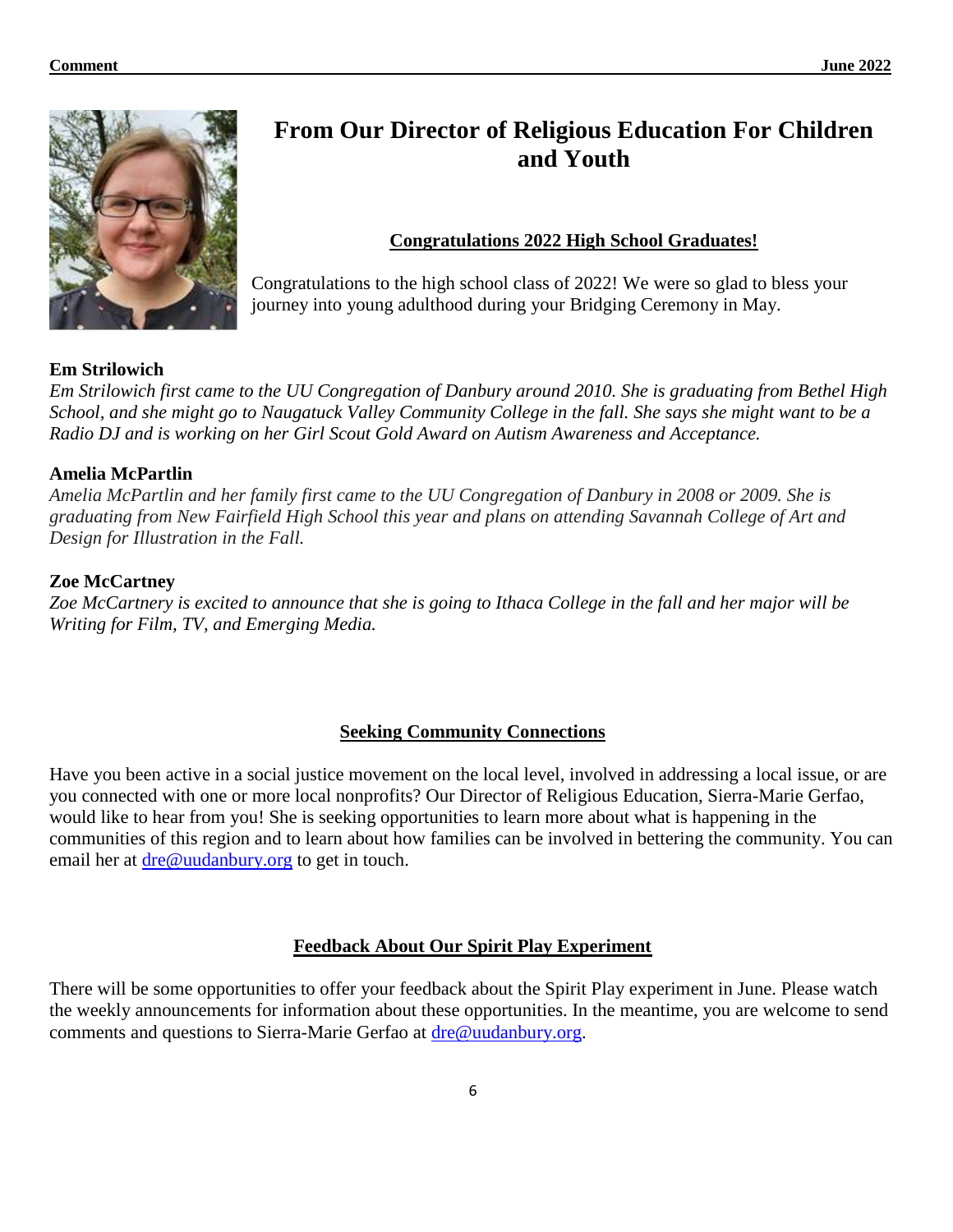## **Religious Education Summer Office Hours**

The Spirit Play Religious Education experiment will continue in June, final day to be announced. During this month, Sierra-Marie Gerfao, our Director of Religious Education for children and youth will:

- Continue to have in-person office hours on the first two Sunday afternoons of the month. Feel free to contact her for an appointment.
- Be away on Sunday, June 19th (Heather Smith will be her substitute) and at General Assembly on Sunday, June 26th (substitute to be announced if Spirit Play continues).

In July and August, we will have a Religious Education vacation. Sierra-Marie will:

- Be out of the office for much of July and will not have an opportunity to read emails sent during that month. Phone calls will be returned for emergencies only.
- Be happy to meet with community members online by appointment throughout August

We will also be re-opening the nursery sometime this summer, date to be announced. Have a great summer!

\*\*\*\*\*\*\*\*\*\*

# **Notes on Two Hundred Years (and More)**

by Douglas H. Parkhurst

Organized Unitarianism came to Connecticut later than did Universalism. The first Unitarian church in the state was First Ecclesiastical Society, a Congregational church in the town of Brooklyn, in the northeast part of Connecticut. In 1822 this Brooklyn church followed the lead of many Congregational churches in nearby eastern Massachusetts by calling a Unitarian, the young Rev. Samuel Joseph May, as its minister. By 1850 there were three more Unitarian groups in Connecticut, in Hartford, Norwich, and Southington. In contrast, by 1835 Connecticut had about a dozen Universalist societies and a state convention organized in 1832.

At mid-twentieth century Unitarian churches were found in Hartford and New London (Unitarian-Universalist). By then the Brooklyn church was inactive. Unitarian fellowships (see more information below) were added in Westport in 1949, New Haven in 1950, Pomfret in 1956, and Storrs in 1957. The Westport and New Haven fellowships each gained full church status soon after they organized. The Brooklyn group was identified as a fellowship in the 1961-1962 directory of the newly consolidated Unitarian Universalist Association. Several more fellowships were formed in Connecticut in the 1960s, including the short-lived Housatonic Valley Unitarian Fellowship in New Milford.

(continued)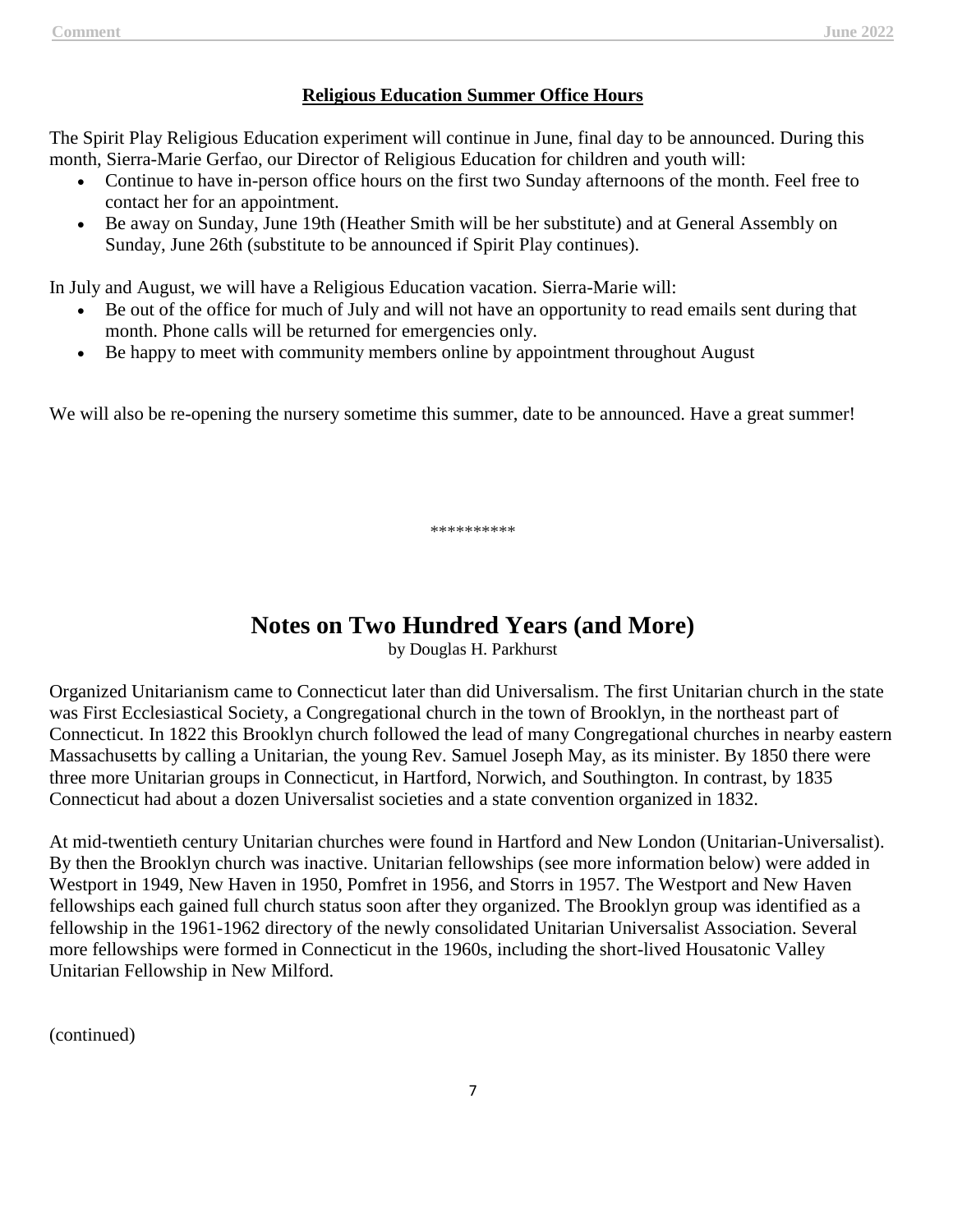In 1945, as the Second World War was ending, the American Unitarian Association (AUA) revisited an idea from the past to organize "lay-centers" or "lay-units" in communities which lacked a formal liberal religious presence. A denominational committee was formed to oversee this effort and a layman, Munroe Husbands, was appointed director. These new groups, re-designated "fellowships," would be lay-led, with a minimum of ten members, a statement of purpose, by-laws, and a financial commitment to the AUA. Fellowships were not intended to start as full-fledged Unitarian churches though some evolved as such. Others remained small with active lay leadership and programming but no full time minister. Nor did all fellowships survive.

Denominational historian Carol R. Morris has written of fellowships that the AUA would "facilitate their birth, allowing them to find their own identity, develop their own style, and produce their own leadership." The first modern fellowship was organized in Boulder, Colorado, in 1948. By 1957 more than 200 had been established. In the spring of 1964 George and June Volckhausen, residents of North Salem, New York, determined to form a Unitarian fellowship in Ridgefield, Connecticut. The Volckhausens were committed and enthusiastic. While living in Pennsylvania in the 1950s they helped to organize a most successful fellowship which today is the Main Line Unitarian Church of Devon. On June 4 and 21, 1964, initial meetings of the Unitarian Fellowship of Ridgefield were held at the Ridgefield Community Center, 316 Main Street. Twenty-one men and women became founding members with Sunday services and activities planned for the coming months. Guest speakers were engaged, one of the first being author Merle Miller. The Fellowship began meeting at Odd Fellows Hall on King Lane; subsequently it occupied space in a nearby building that once housed a kennel.

Given Ridgefield's proximity to Danbury the Ridgefield Unitarians and Danbury Universalists began to take note of each other. Rev. Ralph Bailey, minister in Danbury, spoke at least once at a Sunday service in Ridgefield.

Soon it was evident the two congregations could accomplish more working together than apart and in June 1966 each voted to pursue plans to merge. Rev. Bailey would continue as minister and it was agreed to sell the Danbury Universalist Church building at 347 Main Street though this latter decision came only after debate.

The merger was completed that autumn and the Unitarian Fellowship of Ridgefield and the First Universalist-Unitarian Church of Danbury (as it was known since 1960) united under a new name, Unitarian Universalist Society of Northern Fairfield County. The UUSNFC literally met in the middle at a new location, a rented building known as the old Connecticut Inn at 6 West Starrs Plain Road in Danbury, just off route 7 near the Ridgefield town line. Services were also conducted at Danbury's Morris Street School prior to the Society's 1970 purchase of property and move to West Redding. An exciting and significant new chapter was being added to an old, old story!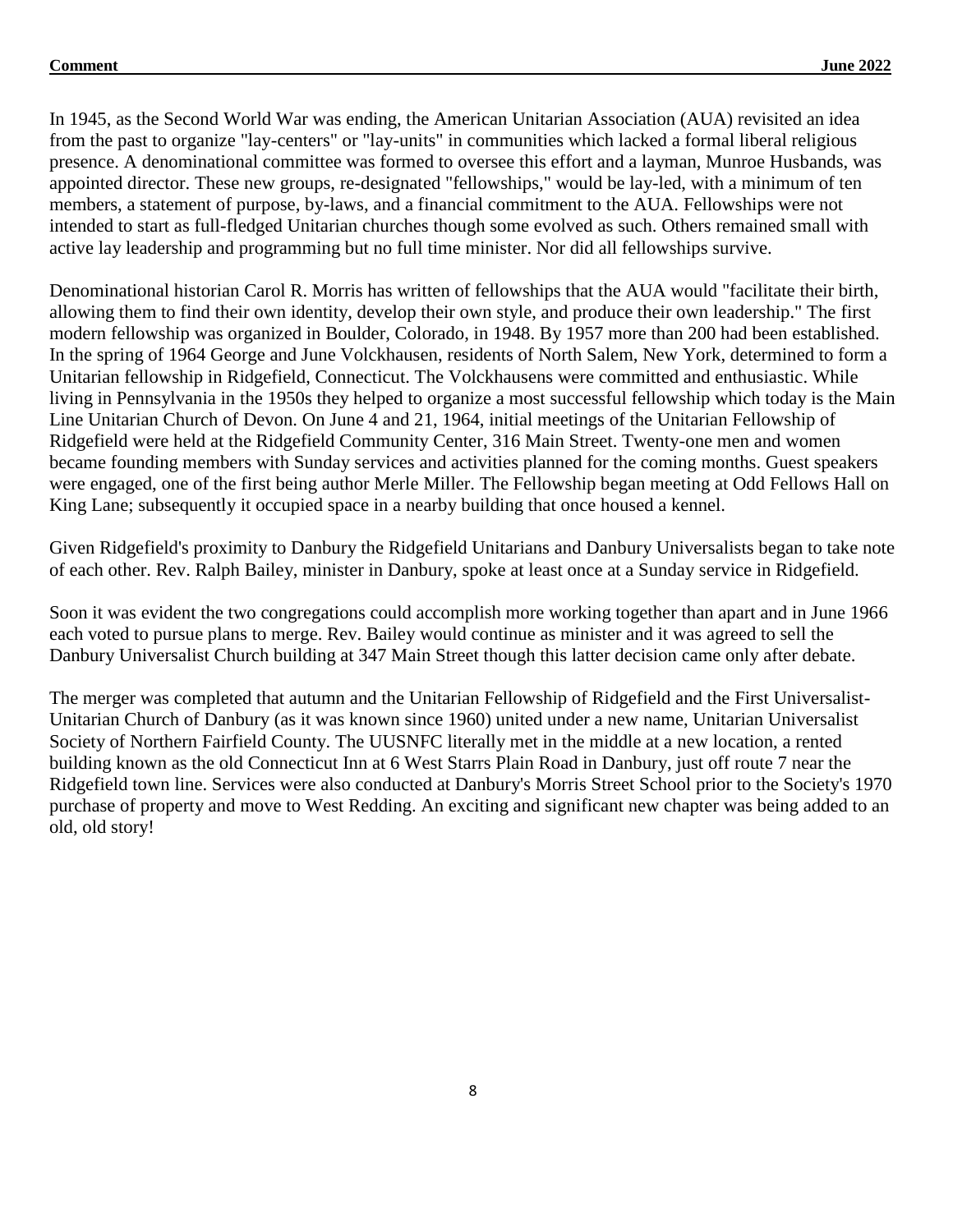# **Ministry/Team News**

# From the *Membership Team*

**Sunday Connections for Newcomers** - Newcomers are invited to join Rev. Kathleen after the service on Sunday, June 12<sup>th</sup>, in the Fellowship Hall for an informal get-acquainted session. Let us know what brought you here. What questions do you have about Unitarian Universalism and about our Danbury congregation? The June 12th Sunday Connections will be an in person only session **but** we have a Zoom Newcomer Connections session planned for Tuesday, June  $7<sup>th</sup>$  at 7:00 p.m. If you would like to attend the Zoom session, please RSVP to **Bruni Edwards** by June 3rd .

# From the *Social Action Council*

## **Soup Kitchen Corner** by Judy Lacker



On Saturday, June 4<sup>th</sup>, some members of Soup Kitchen Team 4 (Team Leader Michele **Cousens, Joanne Davidson, Michael Stengle, the Parr Family, Bruni Edwards, Yvonne Ruddy-Stein, Rik Cousens, Bonansinga/Twombly Family and Ali Haffner**) will be returning to the Dorothy Day Soup Kitchen on Spring Street to help serve take-out meals that were cooked in volunteers' homes as well as bagged sandwiches for lunches and breakfasts for Pacific House homeless shelter, also prepared in volunteers' homes as

well as through donations. Unfortunately, we are not yet able to serve the guests a meal inside because of the Covid pandemic.

You can also help feed our neighbors with a gift card in any amount from any local supermarket. In addition, you can still continue to make food donations to the Daily Bread Food Pantry (25 West Street - entrance off Terrace Place). Donations are accepted on Mondays between 11 am and 2 pm and on Fridays between 8:30 am and 11:30 am. Lynn Taborsak has also been scheduling the sandwich donations so we have just the right amount each day at Dorothy Day Soup Kitchen. If you are interested in making sandwiches, please email her at **[ddhhsandwiches@gmail.com](mailto:ddhhsandwiches@gmail.com)**. We can all be an important part of the fight to end hunger in our community!.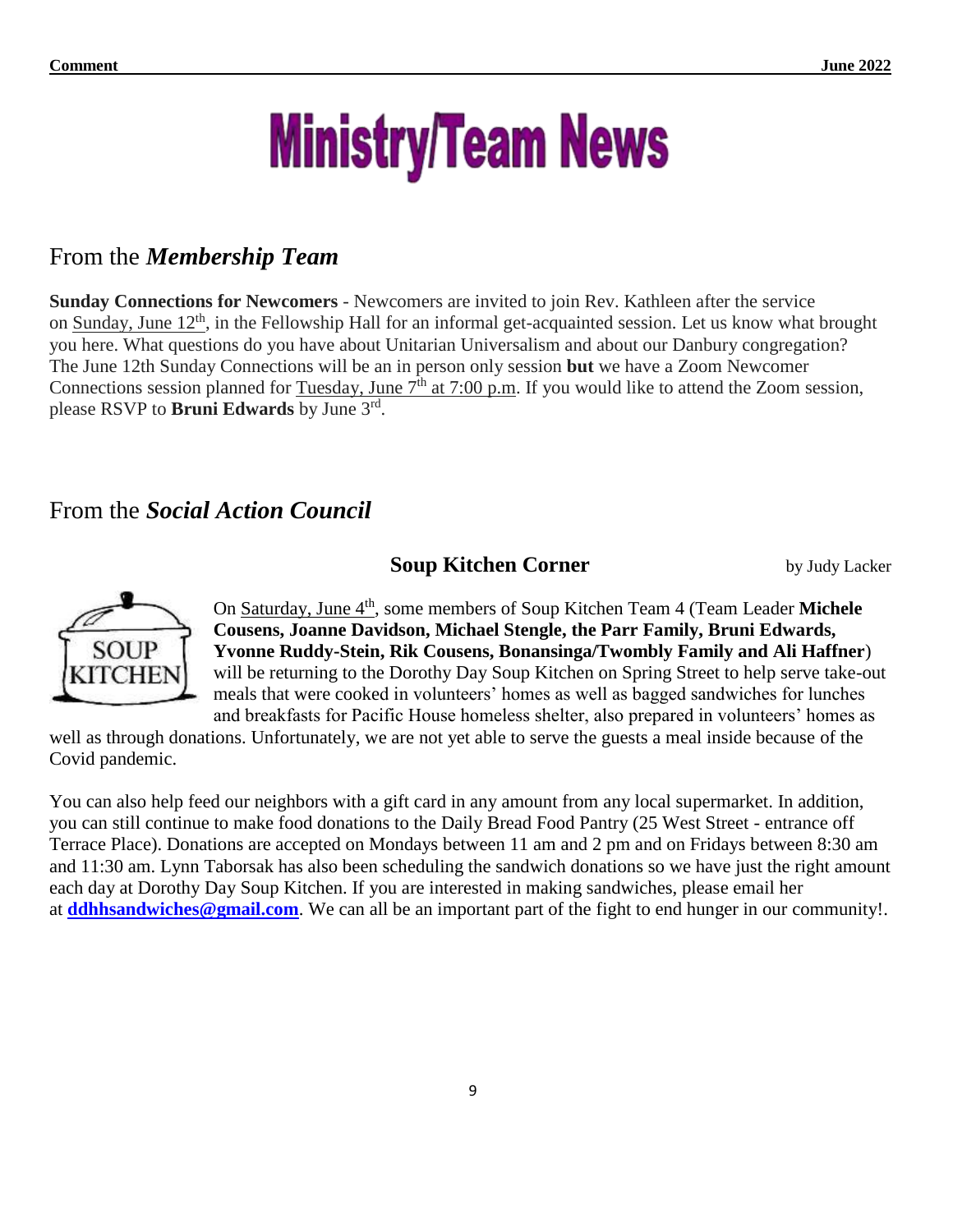## **Calling All of Us for Juneteenth Celebration!**

Join us for the Juneteenth -- National Independence Day -- Celebration 2022! The theme is "Honoring our Heritage: Forging the Future." Come help us build connections in the community and bear out our 8th Principle by showing our support for the past and future of African Americans. Admission is free and open to the public.

**When**: Sunday, June 19th from 12-5PM

**Where**: Western Connecticut State University (WCSU), Midtown Campus

181 White Street, Danbury, CT 06810

**Free Parking** is available at the garage across White Street or around the corner on 5th Ave.

- Rahsaan Langley, one of Connecticut's premier R&B singers
- live entertainment by DJ Frank Stewart
- music and dance performances by local artists, including hip hop artist DeAndre "D.J." Gaines
- Cultural & historical activities featuring a Juneteenth Exhibit and Walking Tour by the Danbury Museum
- "Liberation" Cultural Art Gallery Exhibit, sponsored by the Cultural Alliance of Western CT
- Panel Discussion featuring leaders from education, the arts, the nonprofit sector, corporate and community leaders
- Wellness Center providing FREE COVID-19 vaccinations and health screenings
- Kids Corner with children's activities
- Food trucks and local vendors

#### and so much more!

**Why**: Juneteenth is the oldest nationally celebrated commemoration of the abolition of slavery in the United States. Dating back to 1865, it was on June 19th that the Union soldiers, led by Major General Gordon Granger, landed at Galveston, Texas with news that the war had ended and that the enslaved were now free. This was two and a half years after President Lincoln's Emancipation Proclamation - which had become official January 1, 1863. Fast-forward to 2021, in a great example of bi-partisanship the United States Senate voted unanimously on a resolution to make Juneteenth an American federal holiday. The Senate resolution officially establishes June 19th as "Juneteenth National Independence Day." The day after the Senate passed the resolution, the United States House of Representatives also approved the resolution and President Biden signed the bill into law. In an effort to recognize and celebrate the rich history of this holiday and to highlight the extraordinary contributions made by African Americans to the community, the Danbury Juneteenth Coalition is planning a fun-filled day for the entire family – both young and old.

**Who**: The Danbury Juneteenth Coalition includes The Greater Danbury NAACP, the WCSU Racial Justice Coalition, Salt & Light Ministries and other community organizations and residents.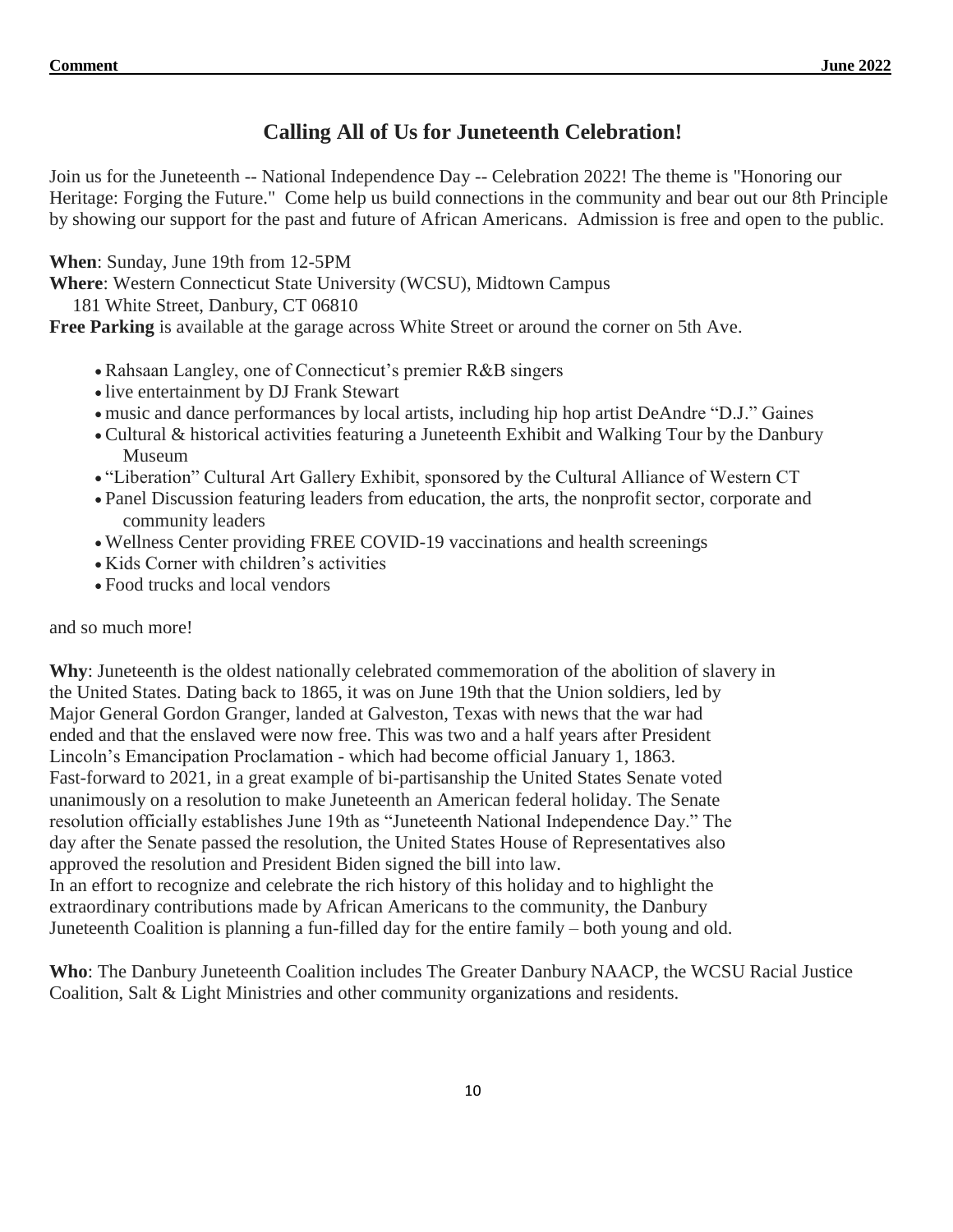

# **Senior Chair Yoga Classes Planned at UUCD**





It has become abundantly clear to almost all of us that physiological stress, uncertainty, civil unrest, and radicalization of much of the population is an ever-increasing national problem. What can we do? The first and most important duty is to ourselves, to take care of ourselves at a different level. Exercise, cultivating stronger mental capabilities, spiritually and physically during these trying times is one of the most stable activities a senior person can strive towards.

Chair Yoga is a powerful and at the same time gentle technique in helping a person feel stronger and more balanced with simple stretching exercises while sitting on a chair, or standing and stretching while holding on to the back of a chair. Additional Yoga techniques to be included are breath control, brief meditation practice and what can be the beginning of greater expansion of consciousness through a better understanding of one's self.

Only for those interested, an additional 30-minute class will be added which will include Yoga Philosophy and Consciousness Awareness. All participants must contact their doctor or medical provider to gain approval to attend this Chair Yoga Class.

For those interested in this 6 week, 1 hour class (to start with), please contact **Joe Gillotti** to register, space is limited. This class is tentatively scheduled to begin on Monday June  $6<sup>th</sup>$ , at 10:00 a.m. in the lower level of the Fellowship Hall.

If you questions or concerns feel free to call Joe Gillotti any evening during the week after 7:00 p.m.



**UUCD Men Conversing over Coffee** meets on the second Wednesday of each month. Our next meeting is on Wednesday, June  $8<sup>th</sup>$  at 9:30 a.m. at UUCD in the Fellowship Hall Lower Level. For more information contact **Gary Mummert** or **Joe Gillotti**.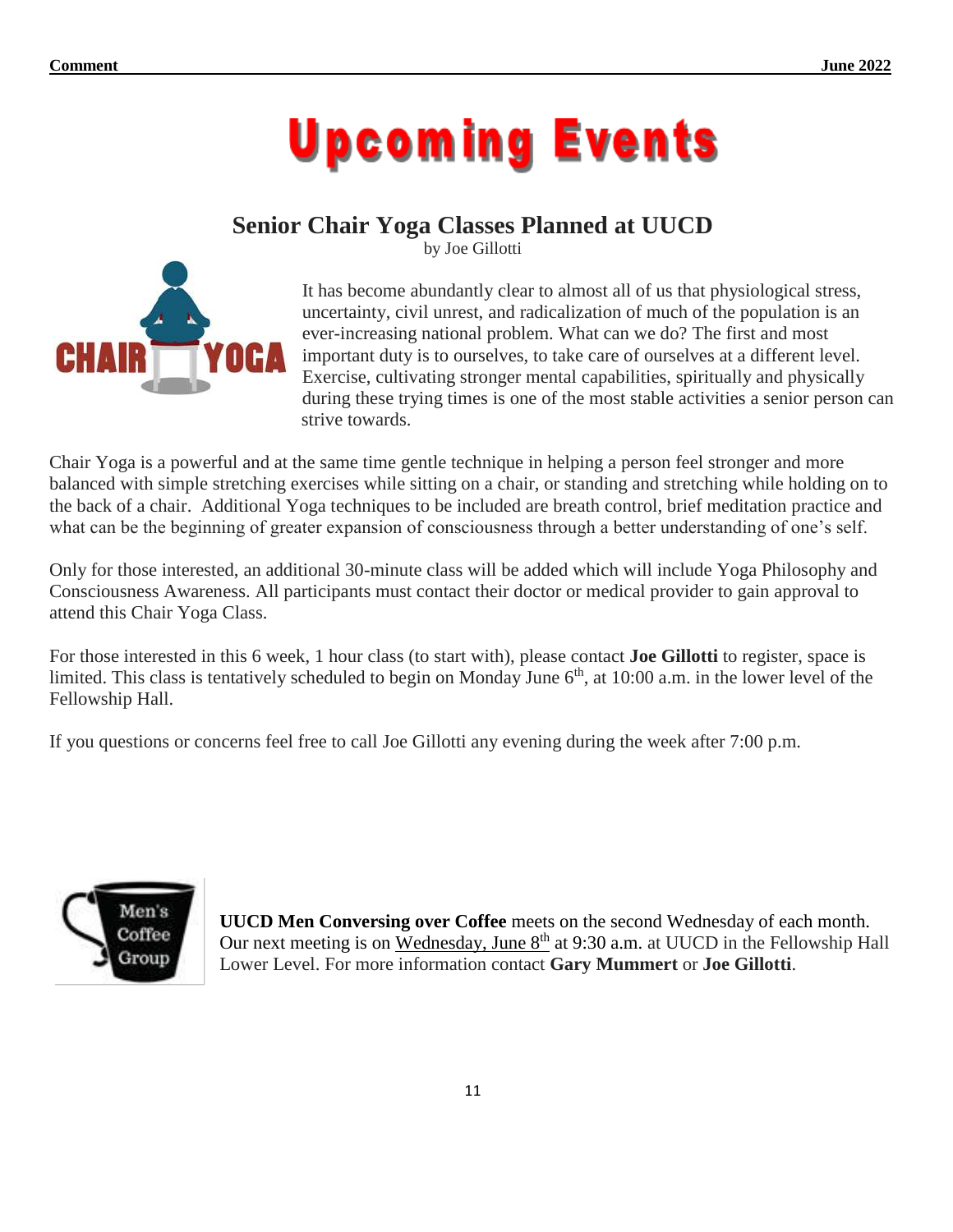## **Music at the Ridge**

by Nancy Hershatter

Beginning on October 2<sup>nd</sup>, one Sunday per month at 4:00 p.m. our Fellowship Hall will ring with the sounds of a brand new live music series which we are calling Music at the Ridge. These live acoustic music shows will feel like a cross between a house concert and a Saturday night coffeehouse. October 2nd our performers will be Mustard's Retreat, a folk duo from Ann Arbor, Michigan. On November 6<sup>th</sup>, Pat Wictor will be performing. Pat is a singer-songwriter who grew up in Venezuela, the Netherlands, Norway and England but currently makes his home in Brooklyn. We are hoping to livestream these shows; more on that later.

If you would like to be on the team that makes these intimate concerts a success, email **Nancy Hershatter**. We especially need folks who are willing to a) help with tech setup b) take tickets at the door c) bake and serve refreshments at intermission d) be on the publicity team that gets the word out to the larger community and e) hospitality--making sure our performer(s) have what they need. Our objectives are to build bridges in the community through music, while providing a sustainable venue in western Connecticut for live music to be shared and enjoyed. Revenue will be shared between performers and UUCD.

## **Thank You Note**



onal Rescue Committee International Heacue Cor<br>122 East 42nd Street<br>New York, NY 10168-1289 -855-9RESCUE

May 9, 2022

On behalf of everyone at the International Rescue Committee, please accept my heartfelt thanks for your generous gift. It is only because such compassionate supportes as you take the important srep of partnering with us that the IRC can help so many uprooted people – not just to survive conflict or disaste, but to recover and regain control of their futures.

With your partnership, the IRC is mobilizing resources to serve families fleeing conflict in the wake of Russia's invasion of Ukraine. Our teams are on the ground in Poland, partnering with local organizations to assess humanitarian needs and respond as needed. Your suppport is critical to eensuring that we can be thre for these families.

With nearly 80 million people displaced by war and persecution – more than at any time in recorded history – your generosity is especially appreciated. Thank you for being an important part of the IRC community and for your commitment to ensuring that the IRC will continue to be here for humanity.

Sincerely,

David Miliband President and CEO